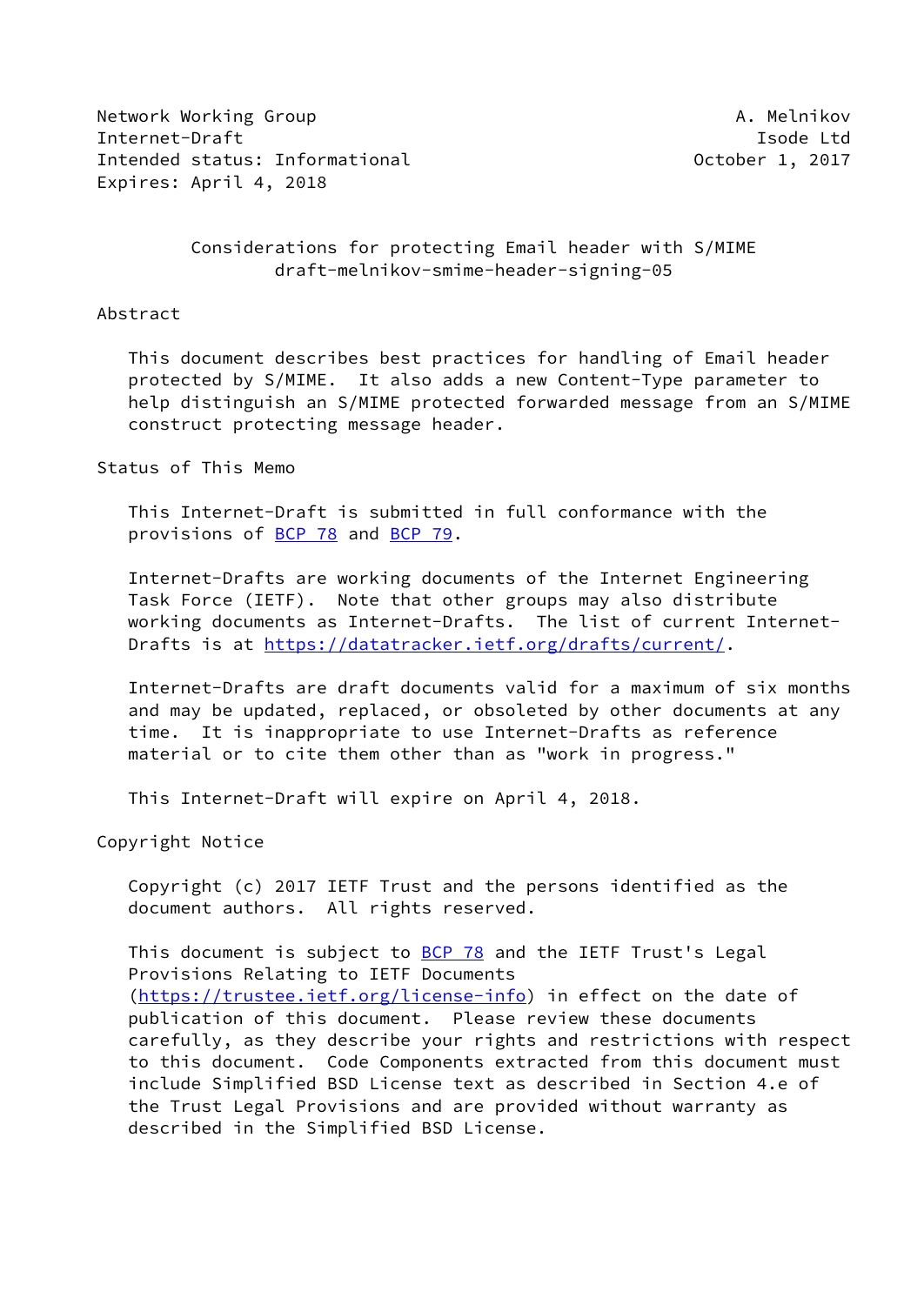<span id="page-1-1"></span>

| Internet-Draft | Header protection with S/MIME |  | October 2017 |  |
|----------------|-------------------------------|--|--------------|--|
|                |                               |  |              |  |

### Table of Contents

|    |                                                                           | $\overline{2}$ |
|----|---------------------------------------------------------------------------|----------------|
|    | Conventions Used in This Document<br>$\overline{\mathbf{3}}$              |                |
| 3. | $\overline{3}$<br>Recommendations for handling of S/MIME protected header |                |
| 4. | New Content-Type header field parameter: forwarded $\dots$ .              | $\overline{4}$ |
|    | $5.$ Example message with S/MIME header protection $.$<br>$\overline{5}$  |                |
| 6. |                                                                           | $-5$           |
|    | $-5$                                                                      |                |
|    |                                                                           | $-5$           |
|    | 8.1. Normative References                                                 | 6              |
|    | 8.2. Informative References                                               | <u>6</u>       |
|    |                                                                           |                |
|    | $\overline{7}$                                                            |                |
|    |                                                                           |                |

# <span id="page-1-0"></span>[1](#page-1-0). Introduction

S/MIME [\[RFC5751](https://datatracker.ietf.org/doc/pdf/rfc5751)] is typically used to protect (sign and/or encrypt) Email message body parts, but not header of corresponding Email messages. Header fields may contain confidential information or information whose validity need protecting from disclosure or modification. [\[RFC5751](https://datatracker.ietf.org/doc/pdf/rfc5751)] describes how to protect the Email message header [\[RFC5322](https://datatracker.ietf.org/doc/pdf/rfc5322)], by wrapping the message inside a message/rfc822 container [[RFC2045](https://datatracker.ietf.org/doc/pdf/rfc2045)]:

 In order to protect outer, non-content-related message header fields (for instance, the "Subject", "To", "From", and "Cc" fields), the sending client MAY wrap a full MIME message in a message/rfc822 wrapper in order to apply S/MIME security services to these header fields. It is up to the receiving client to decide how to present this "inner" header along with the unprotected "outer" header.

 When an S/MIME message is received, if the top-level protected MIME entity has a Content-Type of message/rfc822, it can be assumed that the intent was to provide header protection. This entity SHOULD be presented as the top-level message, taking into account header merging issues as previously discussed.

 While the above advice helps in protecting message header fields, it doesn't provide enough guidance on what information should and should not be included in outer (unprotected) header and how information from outer and inner headers should be presented to users. This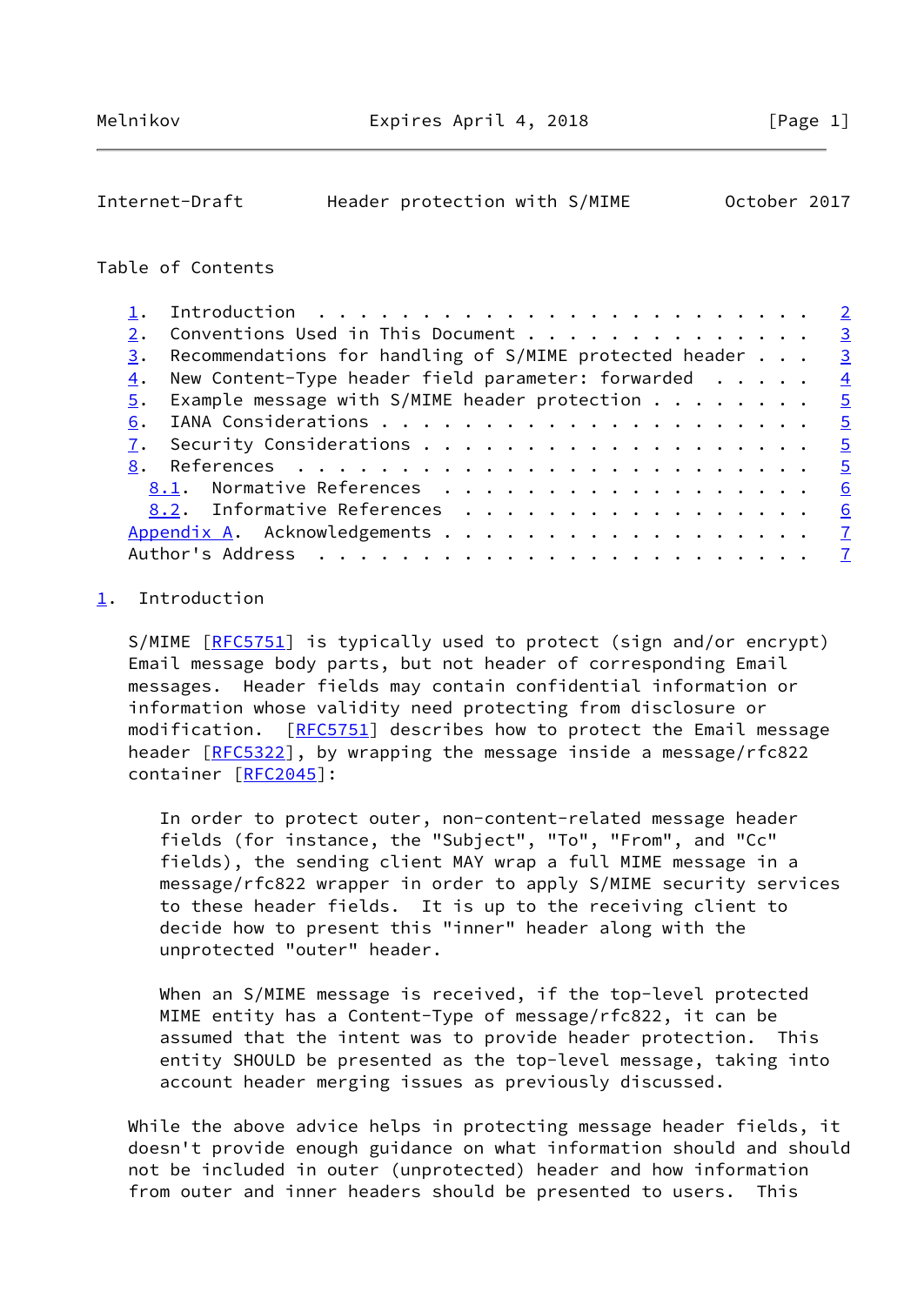document describes best UI and other practices for handling of messages wrapped inside message/rfc822 body parts. The goal of this document is to improve interoperability and minimize damage caused by possible differences between inner and outer headers.

| Melnikov | Expires April 4, 2018 | [Page 2] |
|----------|-----------------------|----------|
|          |                       |          |

<span id="page-2-1"></span>Internet-Draft Header protection with S/MIME October 2017

<span id="page-2-0"></span>[2](#page-2-0). Conventions Used in This Document

 The key words "MUST", "MUST NOT", "REQUIRED", "SHALL", "SHALL NOT", "SHOULD", "SHOULD NOT", "RECOMMENDED", "MAY", and "OPTIONAL" in this document are to be interpreted as described in [\[RFC2119](https://datatracker.ietf.org/doc/pdf/rfc2119)].

<span id="page-2-2"></span>[3](#page-2-2). Recommendations for handling of S/MIME protected header

 When generating S/MIME messages which protect header fields by wrapping a message inside message/rfc822 wrapper:

- 1. If a header field is being encrypted because it is sensitive, its true value MUST NOT be included in the outer header. If the header field is mandatory according to [RFC 5322,](https://datatracker.ietf.org/doc/pdf/rfc5322) a stub value (or a value indicating that the outer value is not to be used) is to be included.
- 2. The outer header SHOULD be minimal in order to avoid disclosure of confidential information. It is recommended that the outer header only contains "Date" (set to the same value as in the inner header, or, if the Date value is also sensitive, to Monday 9am of the same week), possibly "Subject" and "To"/"Bcc" header fields. In particular, Keywords, In-Reply-To and References header fields SHOULD NOT be included in the outer header; "To" and "Cc" header fields should be omitted and replaced with "Bcc: undisclosed-recipients;".

 But note that having key header fields duplicated in the outer header is convenient for many message stores (e.g. IMAP) and clients that can't decode S/MIME encrypted messages. In particular, Subject/To/Cc/Bcc/Date header field values are returned in IMAP ENVELOPE FETCH data item [[RFC3501](https://datatracker.ietf.org/doc/pdf/rfc3501)], which is frequently used by IMAP clients in order to avoid parsing message header.

3. The "Subject" header field value of the outer header SHOULD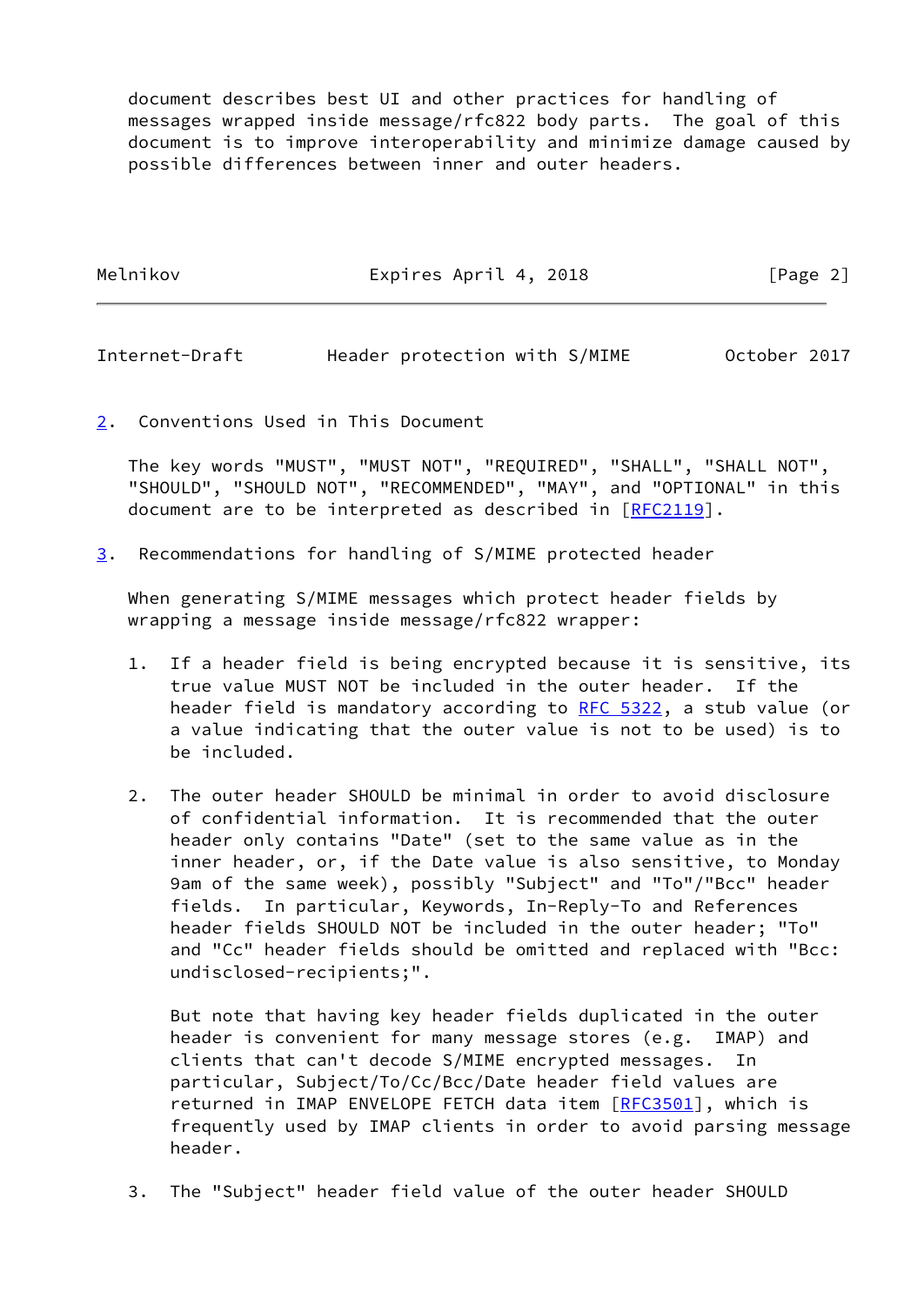either be identical to the inner "Subject" header field value, or contain a clear indication that the outer value is not to be used for display (the inner header field value would contain the true value).

 Note that recommendations listed above only apply to non MIME header fields (header fields with names not starting with "Content-" prefix).

 Note that the above recommendations can also negatively affect antispam processing.

Melnikov **Expires April 4, 2018** [Page 3]

<span id="page-3-1"></span>Internet-Draft Header protection with S/MIME October 2017

 When displaying S/MIME messages which protect header fields by wrapping a message inside message/rfc822 wrapper:

 1. The outer headers might be tampered with, so a receiving client SHOULD ignore them, unless they are protected in some other  $way(*)$ . If a header field is present in the inner header, only the inner header field value MUST be displayed (and the corresponding outer value must be ignored). If a particular header field is only present in the outer header, it MAY be ignored (not displayed) or it MAY be displayed with a clear indicator that it is not trustworthy $(*)$ .

 $(*)$  - this only applies if the header field is not protected is some other way, for example with a DKIM signature that validates and is trusted.

<span id="page-3-0"></span>[4](#page-3-0). New Content-Type header field parameter: forwarded

 This document defines a new Content-Type header field parameter [\[RFC2045](https://datatracker.ietf.org/doc/pdf/rfc2045)] with name "forwarded". The parameter value is case insensitive and can be either "yes" or "no". (The default value being "yes"). The parameter is only meaningful with media type "message/rfc822" and "message/global" [[RFC6532](https://datatracker.ietf.org/doc/pdf/rfc6532)] when used within S/MIME encrypted body parts. The value "yes" means that the message nested inside message/rfc822 is a forwarded message and not a construct created solely to protect the inner header.

 Instructions in [\[RFC5751](https://datatracker.ietf.org/doc/pdf/rfc5751)] describing how to protect the Email message header [\[RFC5322](https://datatracker.ietf.org/doc/pdf/rfc5322)], by wrapping the message inside a message/rfc822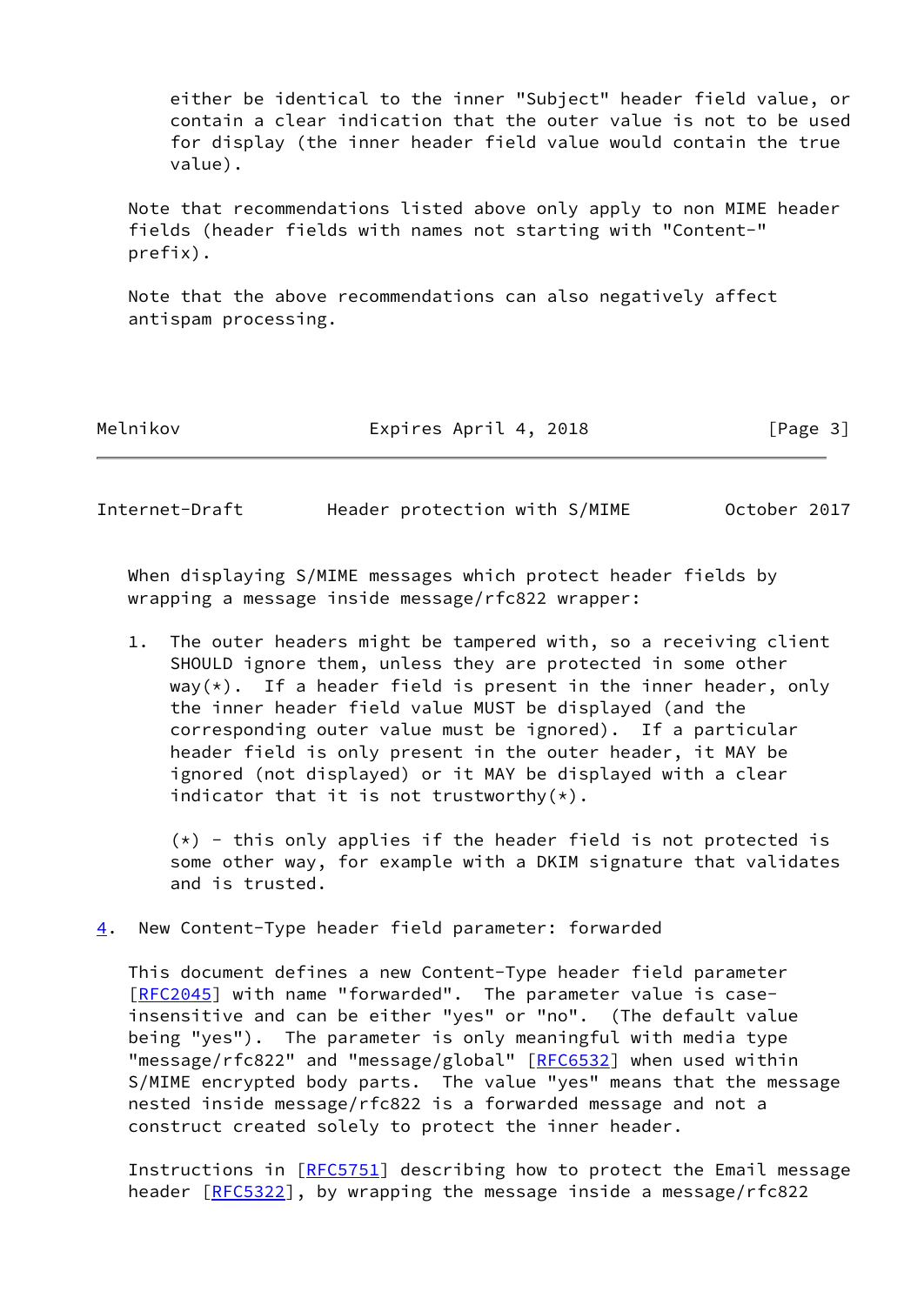container [[RFC2045](https://datatracker.ietf.org/doc/pdf/rfc2045)] are thus updated to read:

 In order to protect outer, non-content-related message header fields (for instance, the "Subject", "To", "From", and "Cc" fields), the sending client MAY wrap a full MIME message in a message/rfc822 wrapper in order to apply S/MIME security services to these header fields. It is up to the receiving client to decide how to present this "inner" header along with the unprotected "outer" header.

 When an S/MIME message is received, if the top-level protected MIME entity has a Content-Type of message/rfc822 or message/global without the "forwarded" parameter or with the "forwarded" parameter set to "no", it can be assumed that the intent was to provide header protection. This entity SHOULD be presented as the top-level message, taking into account header merging issues as previously discussed.

| Melnikov | Expires April 4, 2018 | [Page 4] |
|----------|-----------------------|----------|

<span id="page-4-1"></span>Internet-Draft Header protection with S/MIME October 2017

<span id="page-4-0"></span>[5](#page-4-0). Example message with S/MIME header protection

 The following example demonstrates a message generated to protect original message header. For example, this will be the first body part of a multipart/signed message or the payload of the application/ pkcs7-mime body part.

Content-Type: message/rfc822; forwarded=no

Date: Mon, 25 Sep 2017 17:31:42 +0100 (GMT Daylight Time) From: "Alexey Melnikov" <alexey.melnikov@example.net> Message-ID: <e4a483cb-1dfb-481d-903b-298c92c21f5e@mattingly.example.net> MIME-Version: 1.0 MMHS-Primary-Precedence: 3 Subject: Secret meeting at my place To: somebody@example.net X-Mailer: Isode Harrier Web Server content-type: text/plain; charset=us-ascii

This is a secret message worth protecting.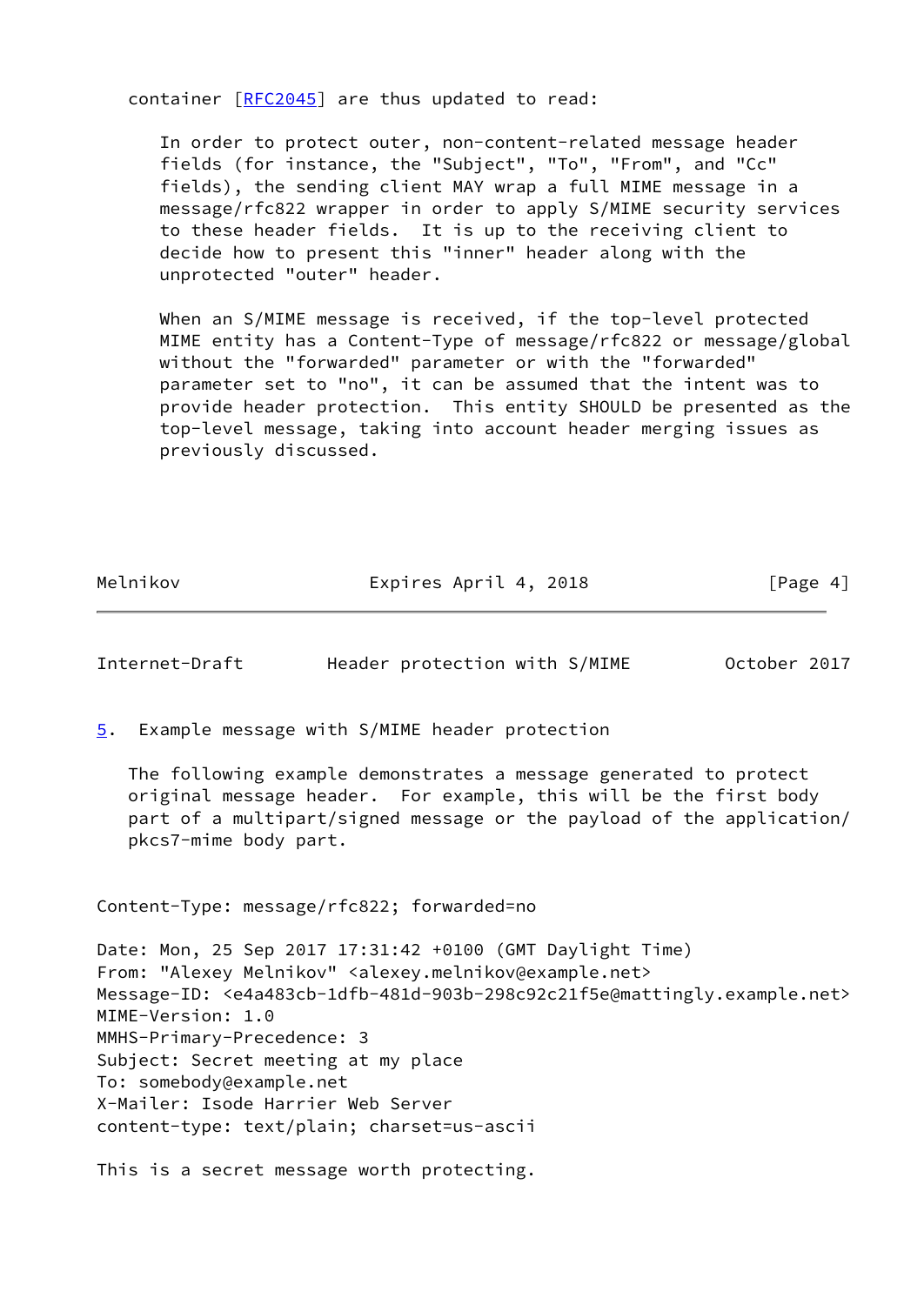[[CREF1: Extend the example to show different inner and outer header fields and clarify what should be displayed?]]

<span id="page-5-0"></span>[6](#page-5-0). IANA Considerations

 This document requests no action from IANA. RFC Editor should delete this section before publication.

<span id="page-5-1"></span>[7](#page-5-1). Security Considerations

 This document talks about UI considerations, including security considerations, when processing wrapped message/rfc822 messages protecting header fields. One of the goals of this document is to specify UI for displaying such messages which is less confusing/ misleading and thus more secure.

 The document is not defining new protocol, so it doesn't create any new security concerns not already covered by S/MIME [\[RFC5751](https://datatracker.ietf.org/doc/pdf/rfc5751)], MIME [\[RFC2045](https://datatracker.ietf.org/doc/pdf/rfc2045)] and Email [\[RFC5322](https://datatracker.ietf.org/doc/pdf/rfc5322)] in general.

<span id="page-5-2"></span>[8](#page-5-2). References

| Melnikov | Expires April 4, 2018 | [Page 5] |
|----------|-----------------------|----------|
|          |                       |          |

<span id="page-5-4"></span>Internet-Draft Header protection with S/MIME October 2017

### <span id="page-5-3"></span>[8.1](#page-5-3). Normative References

- [RFC2045] Freed, N. and N. Borenstein, "Multipurpose Internet Mail Extensions (MIME) Part One: Format of Internet Message Bodies", [RFC 2045,](https://datatracker.ietf.org/doc/pdf/rfc2045) DOI 10.17487/RFC2045, November 1996, <[https://www.rfc-editor.org/info/rfc2045>](https://www.rfc-editor.org/info/rfc2045).
- [RFC2119] Bradner, S., "Key words for use in RFCs to Indicate Requirement Levels", [BCP 14](https://datatracker.ietf.org/doc/pdf/bcp14), [RFC 2119](https://datatracker.ietf.org/doc/pdf/rfc2119), DOI 10.17487/RFC2119, March 1997, <[https://www.rfc-editor.org/info/rfc2119>](https://www.rfc-editor.org/info/rfc2119).
- [RFC5322] Resnick, P., Ed., "Internet Message Format", [RFC 5322](https://datatracker.ietf.org/doc/pdf/rfc5322), DOI 10.17487/RFC5322, October 2008, <[https://www.rfc-editor.org/info/rfc5322>](https://www.rfc-editor.org/info/rfc5322).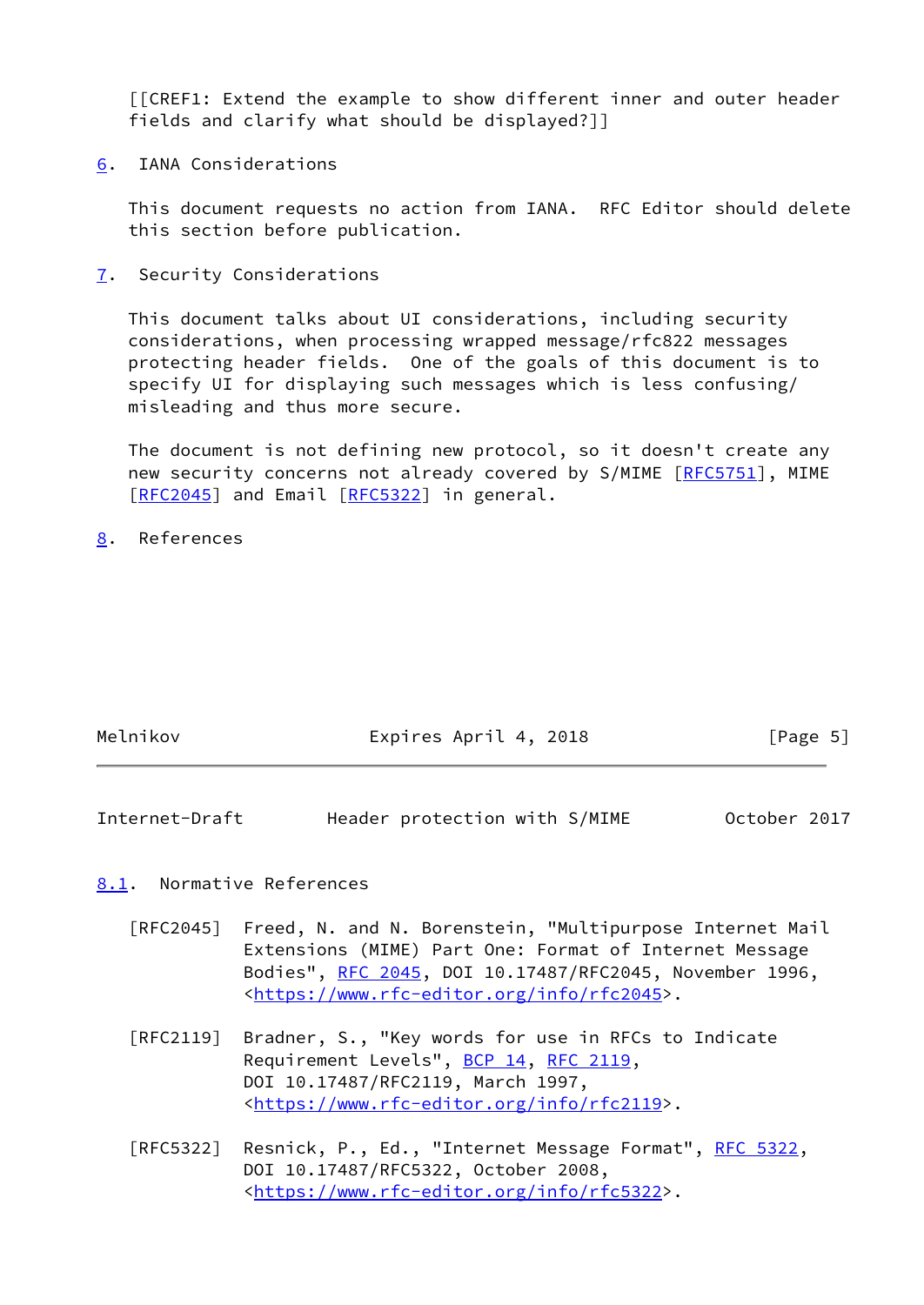- [RFC5751] Ramsdell, B. and S. Turner, "Secure/Multipurpose Internet Mail Extensions (S/MIME) Version 3.2 Message Specification", [RFC 5751,](https://datatracker.ietf.org/doc/pdf/rfc5751) DOI 10.17487/RFC5751, January 2010, [<https://www.rfc-editor.org/info/rfc5751](https://www.rfc-editor.org/info/rfc5751)>.
- [RFC6532] Yang, A., Steele, S., and N. Freed, "Internationalized Email Headers", [RFC 6532,](https://datatracker.ietf.org/doc/pdf/rfc6532) DOI 10.17487/RFC6532, February 2012, [<https://www.rfc-editor.org/info/rfc6532](https://www.rfc-editor.org/info/rfc6532)>.

<span id="page-6-0"></span>[8.2](#page-6-0). Informative References

 [RFC3501] Crispin, M., "INTERNET MESSAGE ACCESS PROTOCOL - VERSION 4rev1", [RFC 3501,](https://datatracker.ietf.org/doc/pdf/rfc3501) DOI 10.17487/RFC3501, March 2003, <[https://www.rfc-editor.org/info/rfc3501>](https://www.rfc-editor.org/info/rfc3501).

Melnikov Expires April 4, 2018 [Page 6]

<span id="page-6-2"></span>Internet-Draft Header protection with S/MIME October 2017

<span id="page-6-1"></span>[Appendix A.](#page-6-1) Acknowledgements

 Thank you to Wei Chuang, Steve Kille, David Wilson and Robert Williams for suggestions, comments and corrections on this document. Some ideas were also taken from Daniel Kahn Gillmor's email on the OpenPGP mailing list.

David Wilson came up with the idea of defining a new Content-Type